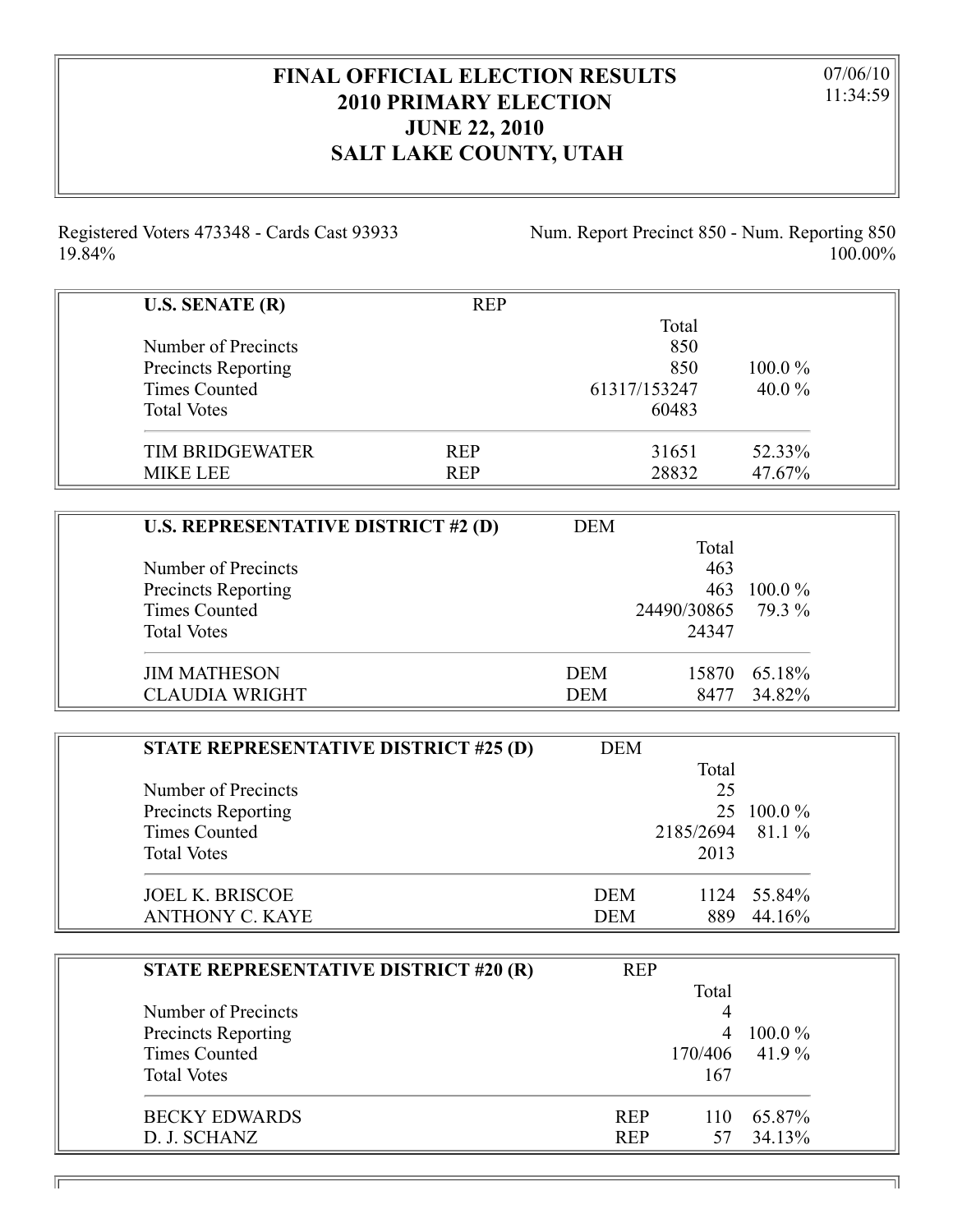| STATE REPRESENTATIVE DISTRICT #50 (R) | <b>REP</b> |              |             |
|---------------------------------------|------------|--------------|-------------|
|                                       |            | Total        |             |
| Number of Precincts                   |            | 43           |             |
| <b>Precincts Reporting</b>            |            | 43           | $100.0\%$   |
| <b>Times Counted</b>                  |            | 5229/12309   | 42.5 $%$    |
| <b>Total Votes</b>                    |            | 4957         |             |
| <b>MERLYNN T. NEWBOLD</b>             | <b>REP</b> |              | 2965 59.81% |
| <b>STEVEN E. ROBERTS</b>              | <b>REP</b> |              | 1992 40.19% |
|                                       |            |              |             |
| <b>COUNTY COUNCIL AT LARGE (R)</b>    | <b>REP</b> |              |             |
|                                       |            | Total        |             |
| Number of Precincts                   |            | 850          |             |
| <b>Precincts Reporting</b>            |            | 850          | $100.0\%$   |
| <b>Times Counted</b>                  |            | 61317/153247 | 40.0 $%$    |
| <b>Total Votes</b>                    |            | 55568        |             |

RICHARD SNELGROVE REP 35842 64.50% REP 35842 55.50% WINSTON WILKINSON

| <b>COUNTY COUNCIL DISTRICT #1 (D)</b> | <b>DEM</b> |            |           |  |
|---------------------------------------|------------|------------|-----------|--|
|                                       |            | Total      |           |  |
| Number of Precincts                   |            | 134        |           |  |
| Precincts Reporting                   |            | 134        | $100.0\%$ |  |
| <b>Times Counted</b>                  |            | 8188/13835 | 59.2 %    |  |
| <b>Total Votes</b>                    |            | 7510       |           |  |
| <b>ARLYN BRADSHAW</b>                 | <b>DEM</b> | 4948       | 65.89%    |  |
| <b>CALVIN J. NOYCE</b>                | <b>DEM</b> | 2562       | 34.11%    |  |

| <b>CANYONS SCHOOL DISTRICT PRECINCT #5 (NP)</b> |                   |             |  |
|-------------------------------------------------|-------------------|-------------|--|
|                                                 | Total             |             |  |
| Number of Precincts                             | 31                |             |  |
| <b>Precincts Reporting</b>                      |                   | 31 100.0 %  |  |
| Times Counted                                   | 3995/16298 24.5 % |             |  |
| <b>Total Votes</b>                              | 3505              |             |  |
| <b>STEVE WRIGLEY</b>                            |                   | 917 26.16%  |  |
| <b>STEVEN J. MORRISON</b>                       |                   | 758 21.63%  |  |
| <b>MELODY SHOCK</b>                             |                   | 1002 28.59% |  |
| <b>C. GRANT HURST</b>                           |                   | 828 23.62%  |  |

| <b>JORDAN SCHOOL DISTRICT PRECINCT #2 (NP)</b> |                   |             |  |
|------------------------------------------------|-------------------|-------------|--|
|                                                | Total             |             |  |
| Number of Precincts                            | 21                |             |  |
| <b>Precincts Reporting</b>                     |                   | 21 100.0 %  |  |
| Times Counted                                  | 2775/13802 20.1 % |             |  |
| <b>Total Votes</b>                             | 2558              |             |  |
| WM MARK NEWMAN                                 |                   | 670 26.19%  |  |
| <b>TYLER K OLSEN</b>                           |                   | 513 20.05%  |  |
| <b>CORBIN WHITE</b>                            |                   | 1375 53.75% |  |